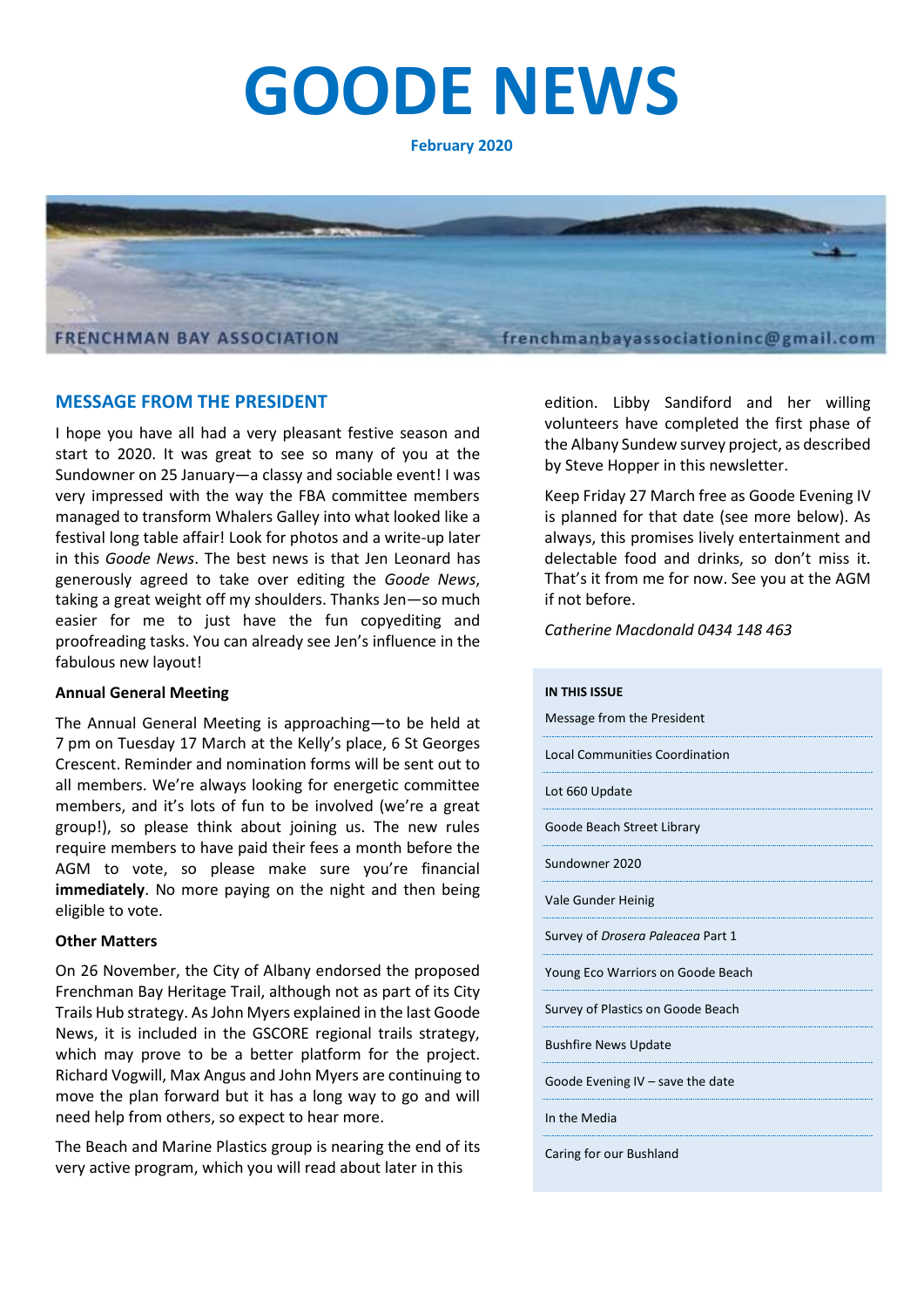#### **LOCAL COMMUNITIES COORDINATION by Steve Dale**

The Local Communities Coordination (LCC) is a new state government initiative through the Department of Communities.

LCC works alongside people experiencing challenges in their life to be safe, strong and connected with their local communities. It is a free resource for people of all ages, all abilities and cultural backgrounds. There are no referral forms and anyone can connect with an LCC.

To make it even easier for our local community, our own Gabrielle Rose is one of the Local Communities Coordinators. Please feel free to get in touch with Gabrielle if you need assistance.

The flyer on the right contains more information on this initiative.



#### **LOT 660 UPDATE**

#### **by Catherine Macdonald**

The Lot 660 proposal suddenly popped up on the agenda for the 21 January meeting of the Statutory Planning Committee of the WA Planning Commission. As anticipated, we had to scramble to prepare a five-minute presentation, which is all that is allowed for a deputation. We managed it, and the SPC commented that it was an excellent presentation, largely due to John Nurick's superb graphics. Thanks to John Nurick, Max Angus and Steve Hopper for helping pull it all together.

The proponents have pulled a bit of a swifty and appealed directly to the State Administrative Tribunal for a ruling, on the grounds that the WAPC had taken too long considering the proposal. The two parties (the proponent and the WAPC) are currently in a mediation process under the SAT. If they do not reach agreement, the case will be considered by the full tribunal, which is effectively a court case. We don't know how long this will take. As the FBA is a third-party, we have no standing and no right to be kept informed—rather frustrating. Our third-party request that the EPA should review the proposal before the WAPC does also failed. In the meantime, we have lodged a Freedom of Information request with DPLH in the hope that they will provide us with their reports and recommendations. We are also considering whether we should apply to SAT to be heard. This would be a long shot, as the FBA has no direct economic interests that will be harmed by the proposed project, but it is probably worth a try. We'll let you know if things change.

### **COMING SOON … THE GOODE BEACH STREET LIBRARY**

The FBA has plans underway to build a street library for Goode Beach. Located between the bus stop and the noticeboard on La Perouse Road, our street library will be a beautiful home for books and will enable us to share the joy of reading with each other. In the words of streetlibrary.org.au, we are hoping our street library will be 'a tiny vestibule of literary happiness'. More news on this to come. Special thanks to Chris Hopper for this wonderful idea.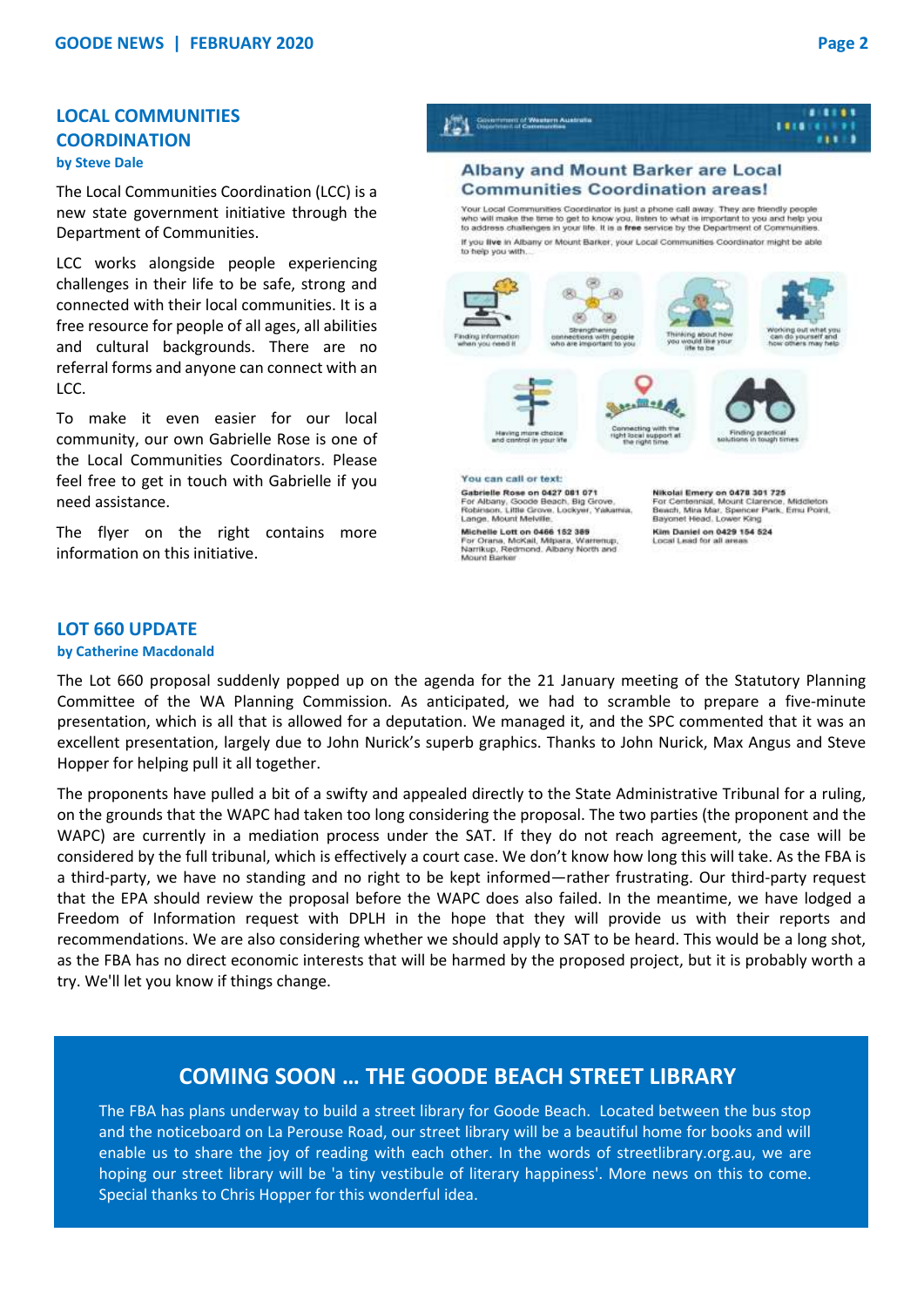#### **SUNDOWNER 2020**

#### **by Chris Hopper**

It was a beautiful evening on 25 January 2020 at Whalers Galley Café, for many reasons.

Fifty-five FBA members and friends gathered for the Annual Sundowner on one of those sublime evenings when The Sound was like a mill pond and the sunset lit up the sky.

Like a big family, our lovely community gathered around two long tables for a delightful BBQ meal. The friendship was palpable judging from the clatter, chatter and laughter.

How fortunate we are to live in such a stunning part of the world in the company of so many good people.



Photo: Jen Leonard



Photo: Jen Leonard Photo: Jen Leonard



#### **VALE GUNDER HEINIG**

#### **by Marguerite Flynn**

We extend our loving thoughts to Trudi Heinig whose husband Gunder passed away on 30 January. As well as more recent interaction around the neighbourhood, many of us also knew Gunder as co-host of Trudy's Cabin, and enjoyed delicious Austrian meals and cakes created by Trudi, whilst sitting at the beautiful Bavarian style benches and tables, built by Gunder.

Trudi and Gunder met in Namibia, and after living in Perth for some time, came to Goode Beach to the house that Gunder built. Gunder also enjoyed photography and travelling with Trudi to various parts of Australia, as well as return visits to Europe.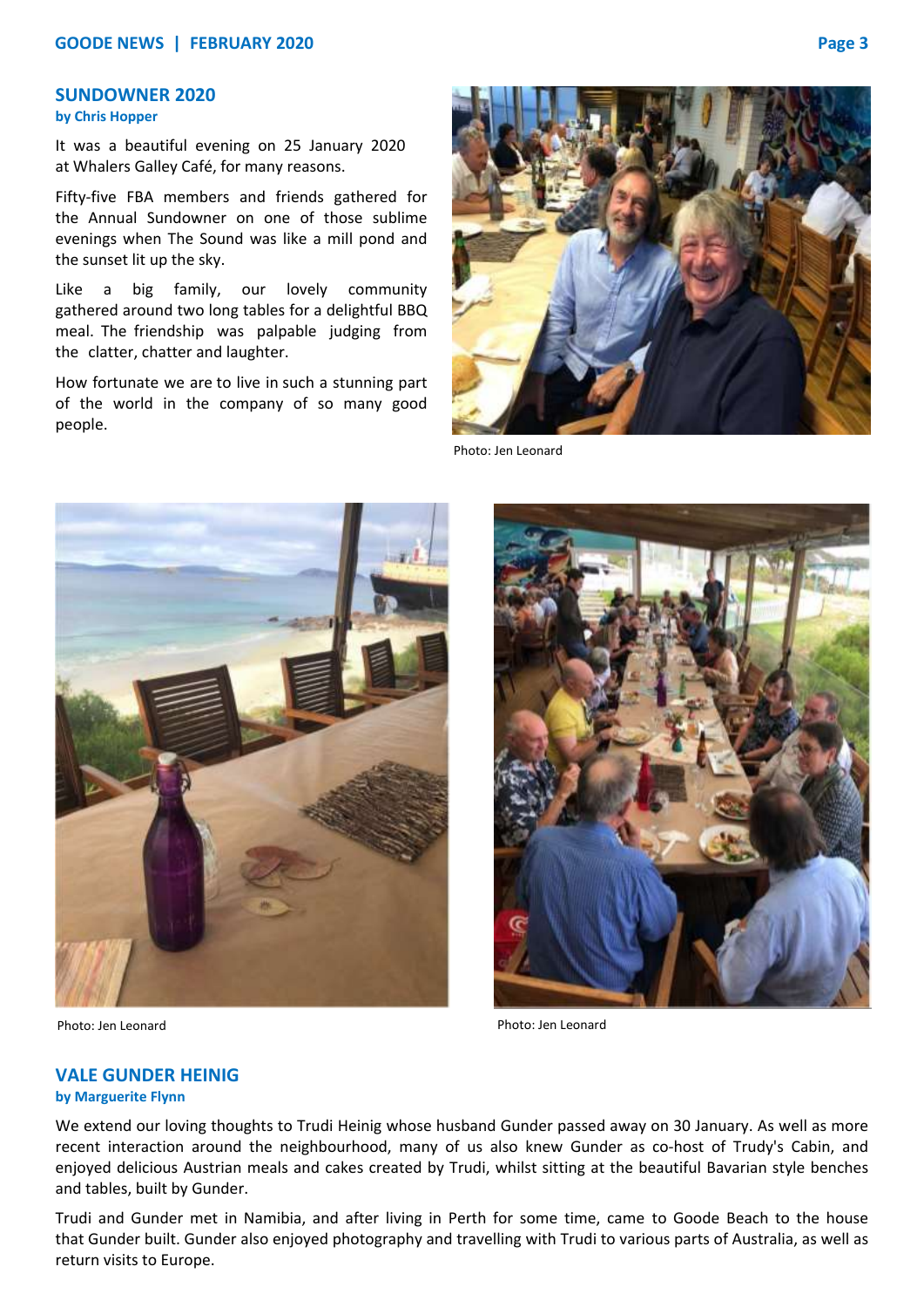#### **SURVEY OF DROSERA PALEACEA PART 1 – KNOWN POPULATIONS by Steve Hopper**

Consultant Botanist Libby Sandiford of Little Grove led surveys of all known sites of the Albany Wetlands Sundew late last year as Part 1 of this FBA project. The Project was funded through a Community Stewardship Grant (CSGS19118) by Natural Resource Management Western Australia to assess current population sizes of known populations (Part 1) and to assess the distribution of this plant by surveying potential habitat in the greater Albany region (Part 2). The survey will assist in determining whether *Drosera paleacea* should be listed as a Threatened species under the Western Australian Biodiversity Conservation Act 2016.

Part 1 documents surveys of known populations as well as some surveys in potential habitat. Due to an early flowering season and very dry conditions in 2019 and difficulty in identifying *D. paleacea* when not flowering, assessment of other potential habitats further in the greater Albany region has been delayed until the 2020 flowering season in November.

On the 2019 surveys, Libby assisted FBA community members to assess population numbers with methods varying depending on the ease of counting, density of habitat, size of population, time available and number of surveyors. *D. paleacea* is tiny (2-3cm tall) and requires close inspection to make sure it is not confused with other similar-sized pygmy sundews such as *Drosera roseana*. *D. paleacea* has stems, buds and flowers that aren't hairy. *D. roseana* is hairy and has elongated floral parts with fine tips. FBA members soon got their eyes in for the species and quickly became adept at counting individual plants.

Field work was undertaken on 20 November and 8, 15, 16, 17, 19 and 20 December 2019. Up to 11 FBA members were involved in the surveys on any one day. *D. paleacea* was located at or in the vicinity of all known locations with additional populations located near Rushy Point, Little Grove and east of Quaranup Rd. Significantly, it was not found at Lake Seppings, where *D. roseana* was common, nor at Lake William in West Cape Howe National Park. Thus far, then, *D. paleacea* is only known from the greater Torndirrup peninsula. Moreover, only one population was found in Torndirrup National Park. The rest of the populations were on City of Albany reserves or private property near Lake Vancouver and in the Little Grove area.

*D. paleacea* populations were confined to naturally bare areas or margins of bare areas surrounded by vegetation, including firebreaks that have escaped disturbance in recent years. By far the largest populations were located at or near Lake Vancouver. Relatively few plants were in Torndirrup National Park.



Photo: Steve Hopper, *Drosera paleacea* at Lake Vancouver



Photo: Steve Hopper, *Drosera roseana* at Lake Seppings



#### **COMMUNITY VOLUNTEERS**

Catherine Macdonald Chris Hopper Clare Mitchell Daniel Lloyd Frank Leonard Ian Herford Jane Herford Jen Leonard

Linda Matthews Maggie Myers Marguerite Flynn Michael McCaffery Peter Dawson Robin Budden Steve Hopper Warren Flynn

Photo: Steve Hopper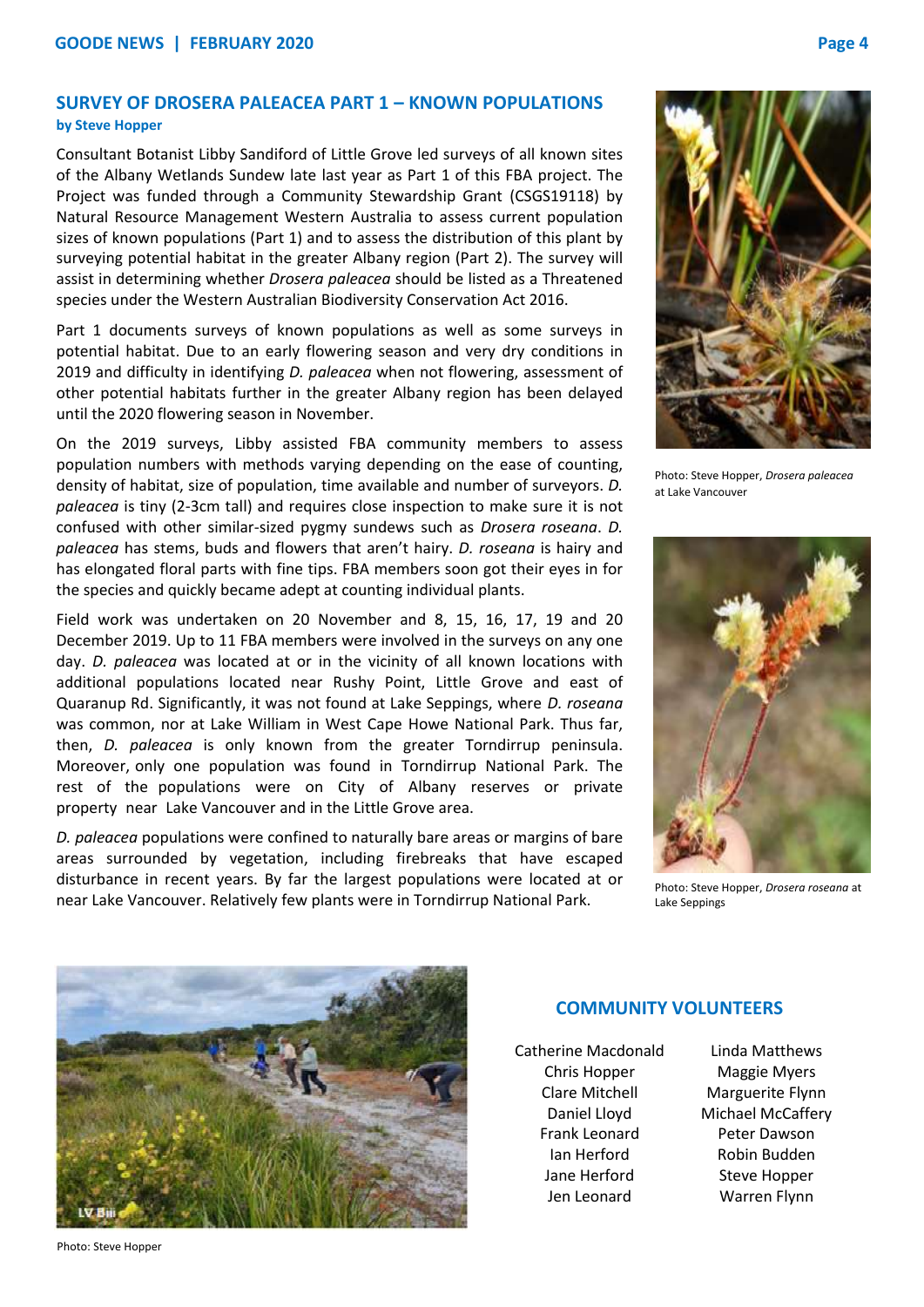#### **YOUNG ECO-WARRIORS AT GOODE BEACH by Chris Hopper**



Photo: Caitlin Goldsmith

There is worldwide concern about the enormous amount of rubbish accumulating in our oceans, killing wildlife and polluting our beaches. Local residents, Arlo and Henry Goldsmith, have joined the ranks of concerned citizens and have acted accordingly. After a recent storm, they hauled a whopping 50kg of rubbish from Goode Beach.

Thank you and well done, Henry and Arlo. Your collection list and the weights of individual items will be incorporated into the FBA/UWA/NRM Beach and Marine Plastic Debris Survey and Analysis.

We applaud your efforts!

#### **SURVEY OF PLASTICS ON GOODE BEACH**  *The Great Southern Weekender* **on 23 January 2020**

## **Marine debris concern**

PRELIMINARY data from a yearlong survey of waste collected along Albany's Goode Beach suggests a wide variety of litter has been making its way to shore.

Marine scientist Harriet Paterson, who will present a report on the survey findings next month, said the plastic profile at Goode Beach differed from that at Muttonbird Beach, where she has also completed research.

"There's a lot of the same stuff, the tiny, little fragments that you see everywhere, but there's more things like wrappers and litter at Goode Beach." she said.

"We've picked up all sorts of weird things including fish lures, baby dummies, toilet seats, circuit boards. widgets from Guinness cans. It's hugely varied.'

Ms Paterson added the south coast of Western Australia could expect to become "as bad as the rest of the world" in terms of plastic pollution in coming years, despite having a small population.

This is because a lot of waste is brought to WA shores from the ocean.

"The message we're trying to send is for everyone to just consume less plastic, to choose more wisely," Ms Paterson said.

"It really has to be a global effort."

Volunteers have been weighing and removing refuse from the popular site, located a 20-minute drive from

Albany centre, since March and have found large amounts of plastic packaging, consumer items, polystyrene and other junk.

Frenchman Bay Association Committee Member Chris Hopper said the green initiative began due to widespread local concern about pollution.

"So far we've had six survey days and between those we've been doing community collections because most of us walk the beach regularly and pick up rubbish as we go," she said.

"Every two months on Wednesday evenings the rubbish is counted and sorted and we send that information to Keep Australia Beautiful, Tangaroa Blue and to the CSIRO.

"We've been overwhelmed by the community response and it's one of those events that really does pull people together."

According to the data, packaging items made up the highest proportion of what was found on the beach at cleans on March 16, May 18 and July 20.

This was coupled with a large number of consumer items, as well as foamed plastic or polystyrene, collected across the board, and a large number of metal items located during a clean up on November 23.

Wood items accounted for less than a third of the total waste counted throughout the year.

- David Kavanagh



Above: our volunteers hard at work sorting the plastic collected during one of our beach surveys. Below: data collection work. Photos by Chris Hopper.

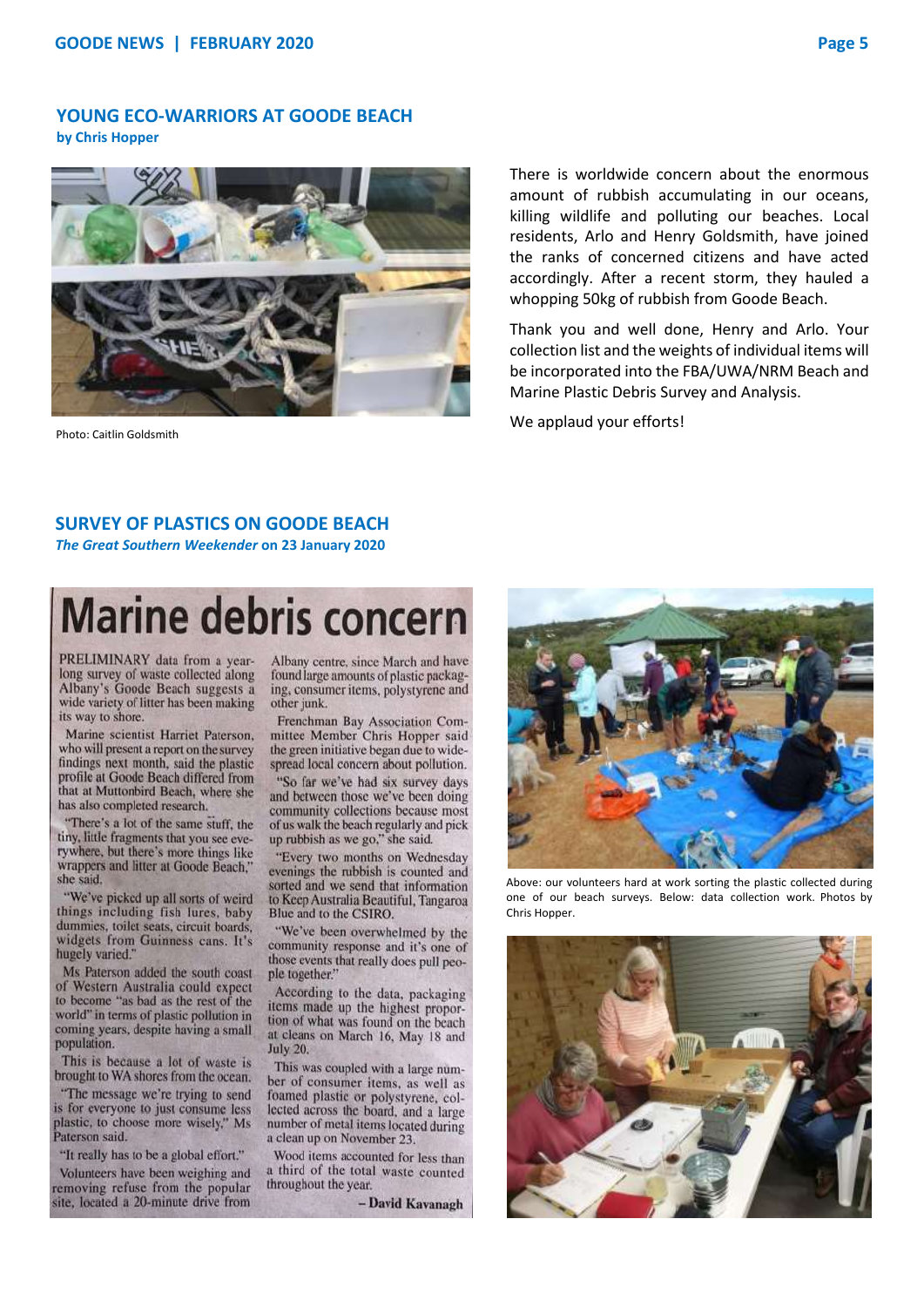#### **BUSHFIRE MANAGEMENT NEWS UPDATE by Steve Dale**

With all the horrendous fires that Australia has been enduring, it is timely for us to have some plans in place for our community. We have been fortunate to have not had any problems in our area, yet we all know how dangerously we are placed if such an event did occur.

Since the last Goode News in December, there has been a frustrating period of trying to engage with people who are tasked with developing bushfire resilience in the Great Southern. Obviously, our interest lies with bushfire management of Goode Beach, and we had indicated our willingness to work with this project and have input into strategy development for our community.



Photo: Creative commons

We have now had discussions with Melanie Haymont, the Bushfire Risk Planning Coordinator, who has stated that there has been the development of a bushfire resilience report for Goode Beach. They are now wanting to have public consultation of the options that this report has highlighted.

The meeting will be to give a brief overview of the project, run through the draft report and the associated treatment schedule, so the community can ask questions and have some input into the final mitigation plan, bearing in mind all treatments will be subject to the appropriate clearances and funding.

Consultants were also tasked with developing a 5km fire run map of our area, which will also be presented at the public consultation.

We are awaiting a date for this meeting, with a projected timeframe during the week beginning 30 March. It is likely to be held at the fire shed in Austin Road in the early evening. We will inform all FBA members as soon as details are confirmed.

We hope that all interested residents are able to contribute to this important issue. Please bring all your thoughts and ideas to enhance our safety and planning.

#### **GOODE EVENING IV – SAVE THE DATE**

The FBA is currently planning Goode Evening IV to be held on Friday 27 March at 6.30 pm. Hosted once again at the lovely home of Tony and Eve Kinlay, the evening will feature a presentation by Malcolm Traill called 'A Colonial Rivalry – Perth vs Albany over the years'.

We are looking forward to another Goode Evening. Save the date! More details and ticket information will be released soon.